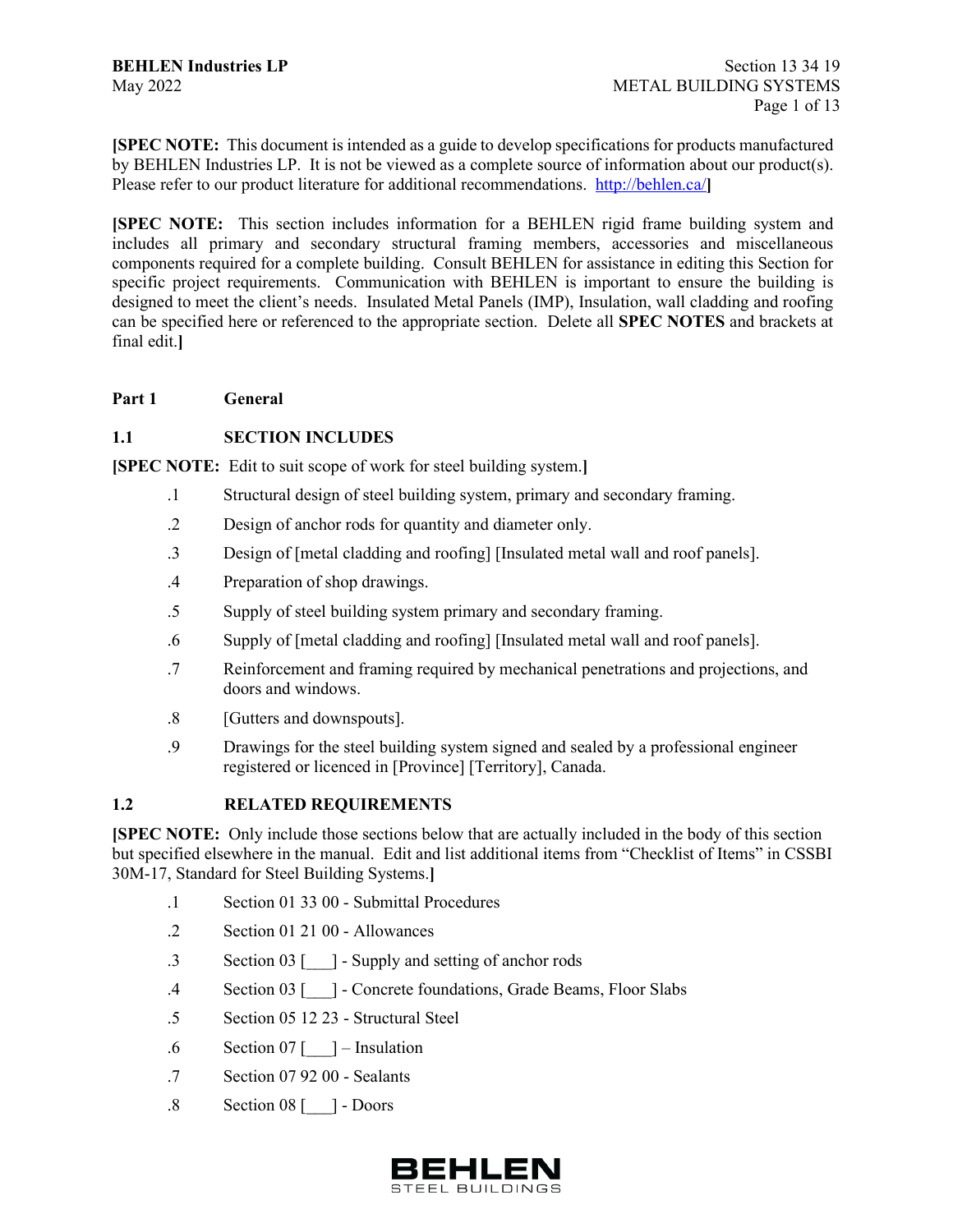- .9 Section 08 50 00 Windows
- .10 Section 08 71 00 Door hardware

#### **1.3 REFERENCE STANDARDS**

**[SPEC NOTE:** Edit to suit standards specified in project specifications. Delete standards not included in the final edit of this Section.**]**

- .1 American Society for Testing and Materials (ASTM):
	- .1 ASTM A36/A36M-19, Standard Specification for Carbon Structural Steel
	- .2 ASTM A53/A53M-20, Standard Specification for Pipe, Steel, Black and Hot-Dipped, Zinc-Coated, Welded and Seamless
	- .3 ASTM A307-21, Standard Specification for Carbon Steel Bolts, Studs, and Threaded Rod 60 000 PSI Tensile Strength
	- .4 ASTM A475-03(2020), Standard Specification for Zinc-Coated Steel Wire Strand
	- .5 ASTM A500/A500M-21a, Standard Specification for Cold-Formed Welded and Seamless Carbon Steel Structural Tubing in Rounds and Shapes
	- .6 ASTM A529/A529M-19, Standard Specification for High-Strength Carbon-Manganese Steel of Structural Quality
	- .7 ASTM A572/A572M-21e1, Standard Specification for High-Strength Low-Alloy Columbium-Vanadium Structural Steel
	- .8 ASTM A653/A653M-19a, Standard Specification for Steel Sheet, Zinc-Coated (Galvanized) or Zinc-Iron Alloy-Coated (Galvannealed) by the Hot-Dip Process
	- .9 ASTM A792/A792M-10(2015), Standard Specification for Steel Sheet, 55% Aluminum-Zinc Alloy-Coated by the Hot-Dip Process
	- .10 ASTM A992/A992M-20, Standard Specification for Structural Steel Shapes
	- .11 ASTM A1011/A1011M-18a, Standard Specification for Steel, Sheet and Strip, Hot-Rolled, Carbon, Structural, High-Strength Low-Alloy, High-Strength Low-Allow with Improved Formability, and Ultra-High Strength
	- .12 ASTM F1554-20, Standard Specification for Anchor Bolts, Steel, 36, 55, and 105-ksi Yield Strength
	- .13 ASTM F3125/F3125M-19e2, Standard Specification for High Strength Structural Bolts and Assemblies, Steel and Alloy Steel, Heat Treated, Inch Dimensions 120 ksi and 150 ksi Minimum Tensile Strength, and Metric Dimensions 830 Mpa and 1040 Mpa Minimum Tensile Strength
- .2 Canadian Standards Association (CSA):
	- .1 CSA S16-19, Design of Steel Structures
	- .2 CSA S136-16, North American Specification for the Design of Cold-Formed Steel Structural Members
	- .3 CSA A660-10 (R2019), Certification of manufacturers of Steel Building Systems
	- .4 CSA G40.20-13/G40.21-13(R2018), General Requirements for Rolled or Welded Structural Quality Steel/Structural Quality Steel
	- .5 CSA G164-18, Hot dip galvanizing of irregularly shaped articles
	- .6 CSA W47.1-19, Certification of Companies for Fusion Welding of Steel

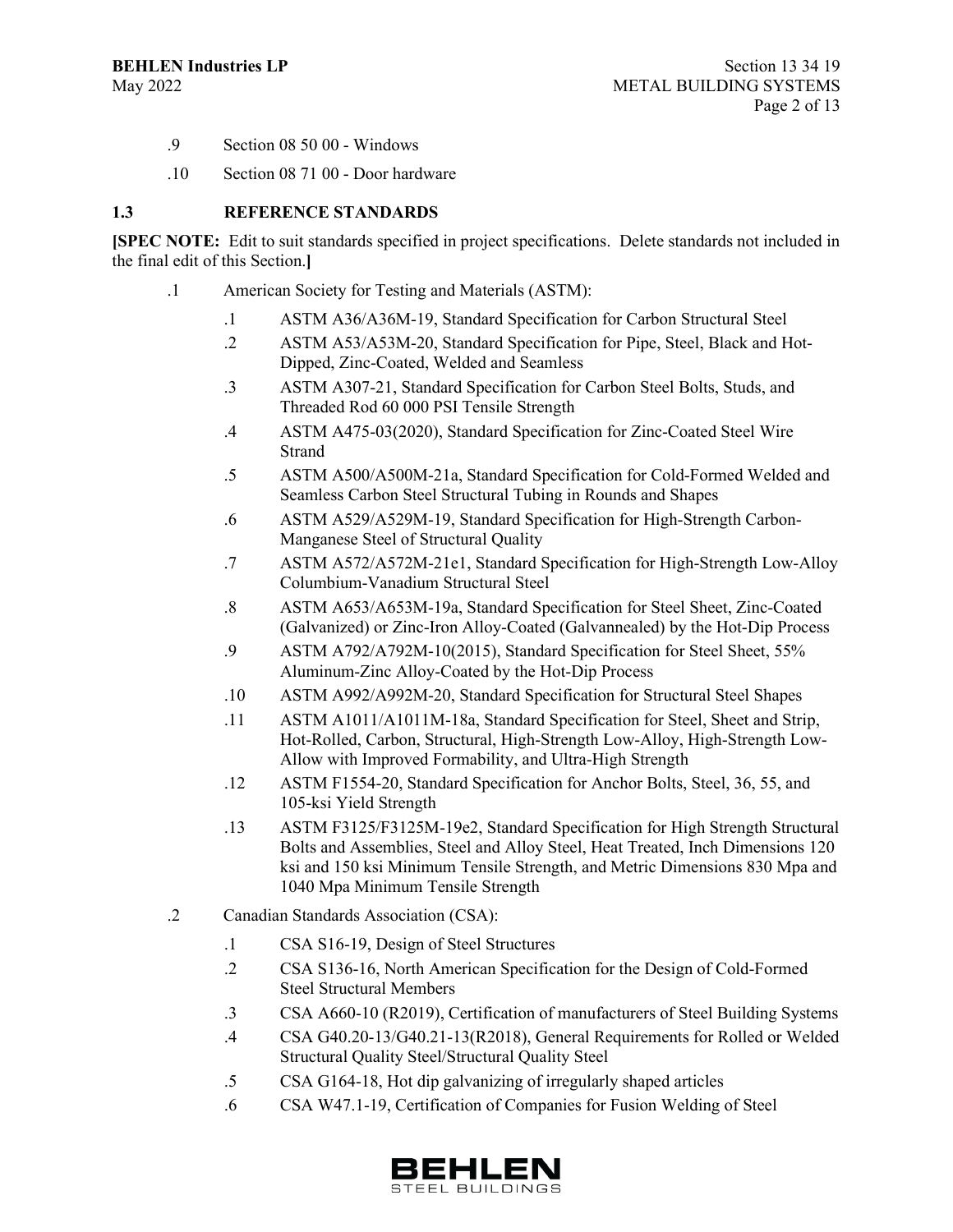- .7 CSA W59-13, Welded Steel Construction (Metal Arc Welding)
- .3 Canadian Sheet Steel Building Institute (CSSBI):
	- .1 CSSBI 30M-17, Standard for Steel Building Systems
	- .2 CSSBI B15-17, NBCC 2015, Design Load Criteria for Steel Building Systems
	- .3 CSSBI B15B-17 Serviceability Design Criteria for Low Rise Steel
	- .4 Building Systems
	- .5 CSSBI C1-17, Certificate of Design and Manufacturing Conformance with NBCC 2015
	- .6 CSSBI S8-18, Quality and Performance Specification for Prefinished Sheet Steel Used for Building Products
	- .7 CSSBI Sheet Steel Facts 03-17, Care and Maintenance of Prefinished Sheet Steel Building Products
- .4 Canadian Institute of Steel Construction (CISC)
	- .1 CISC/CPMA Standard 1-73a A Quick-drying One-Coat Paint for Use on Structural Steel

[**SPEC NOTE:** Delete 1.3.4.2 below if not applicable**]**

.2 [CISC Crane-Supporting Steel Structures: Design Guide, 4th edition 2021]

### **1.4 SYSTEM DESCRIPTION**

- .1 Type: [rigid frame] [beam and column] with vertically braced bays as indicated.
- .2 Wall System: [through fastened [single skin]] [concealed fastened] [insulated metal panels] [thermal wall system].
- .3 Roof System: [standing seam] [through fastened] [single skin] [standing seam insulated metal panels] [thermal roof system].
- .4 Roof Slope: [Minimum \_\_\_\_]

#### **1.5 DESIGN**

**[SPEC NOTE:** Design to NBCC or relevant codes, conform to relevant CSSBI standards. Use 1.5.1 for every project. Edit Design Criteria paragraphs to select optional criteria applicable for project conditions.**]**

- .1 Standards
	- .1 Design to conform to [National Building Code of Canada (NBCC) and applicable Provincial and local Codes.]
	- .2 Design structural steel to CAN/CSA S16.
	- .3 Design cold formed steel sections to CAN/CAS S136.
	- .4 Fabricators to be certified by the Canadian Welding Bureau to requirements of CSA W47.1-19, Division 1 or 2.1.
	- .5 Companies performing field welding to be certified by the Canadian Welding Bureau to requirements of CSA W47.1.
	- .6 Erect to the CISC Code of Standard Practice.
	- .7 Building manufacturer to be certified to CAN/CSA A660.

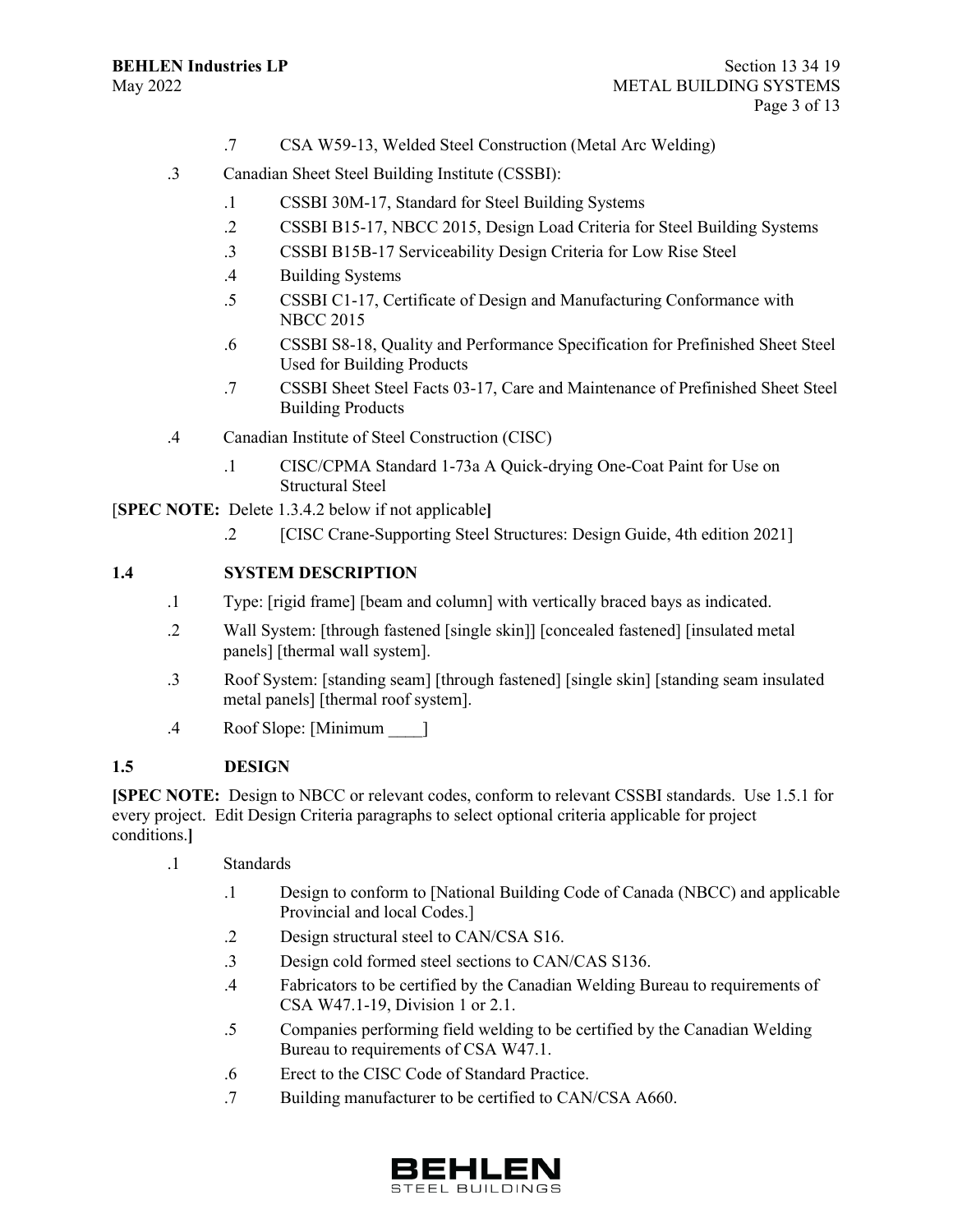- .2 Design Criteria
	- .1 Main Column spacing to be as indicated on the drawings.
	- .2 Wind columns on the building ends to be as indicated on the drawings.
	- .3 The minimum clear internal height of the building to be as indicated on the drawings.
	- .4 The main building frames to be designed as steel moment-resisting frames. The base of the frames act as pinned. Frames designed by the bare frame method and not use composite stiffness.
	- .5 Provide [portal frames] [diagonal bracing] perpendicular to the main building frames and in building end walls. Locate bracing in bays designated on the drawings where indicated.

**[SPEC NOTE:** Coordinate thermal resistance with Division 07 requirements.**]**

- .6 Design assembly to thermal resistance:
	- .1 Wall assembly: Minimum  $[4.76$  RSI  $(R27)$  nominal]  $[$  RSI  $($ effective].
	- .2 Roof assembly: Minimum [6.17 RSI (R35)] nominal]  $[$  RSI ( $)$ effective].

**[SPEC NOTE:** Insert expected temperature range for locality for building, including allowance for wall and roof solar heat gain on coloured finishes.**]**

- .7 Design building walls and roof to allow for thermal movement of component materials caused by ambient temperature range of [75] degrees C without causing buckling, failure of joint seals, undue stress on fasteners or other detrimental effects.
- .8 Ensure total absence of condensation on the interior surfaces under following minimum conditions:
	- .1 Interior; 22 degrees C, [30] % relative humidity (RH), still air.
	- .2 Exterior; minus [40] degrees C, [25] km/h wind.
- .9 Building to be weather tight.
- .10 Provide positive drainage to exterior of condensation occurring within wall construction and water entering at joints.
- .11 Design building enclosure elements to accommodate, by means of expansion joints, any movement in the element itself and between elements and building structure caused by structural movements without permanent distortion, damage to infills, racking of joints, breakage of seals, water penetration or glass breakage.
- .12 Provide sub-framing for all openings indicated on the plans.
- .3 Loading Definitions
	- .1 Dead loads are to include the self-weight of the structure and all permanent materials of the building construction.
	- .2 Collateral loads shall include mechanical and electrical equipment, sprinkler systems, suspended ceilings and all other removable parts of the structure.
	- .3 Live loads are to include superimposed loads on the structure due to the following
		- .1 Use and occupancy loads.
		- .2 Snow, rain, and ice effects.

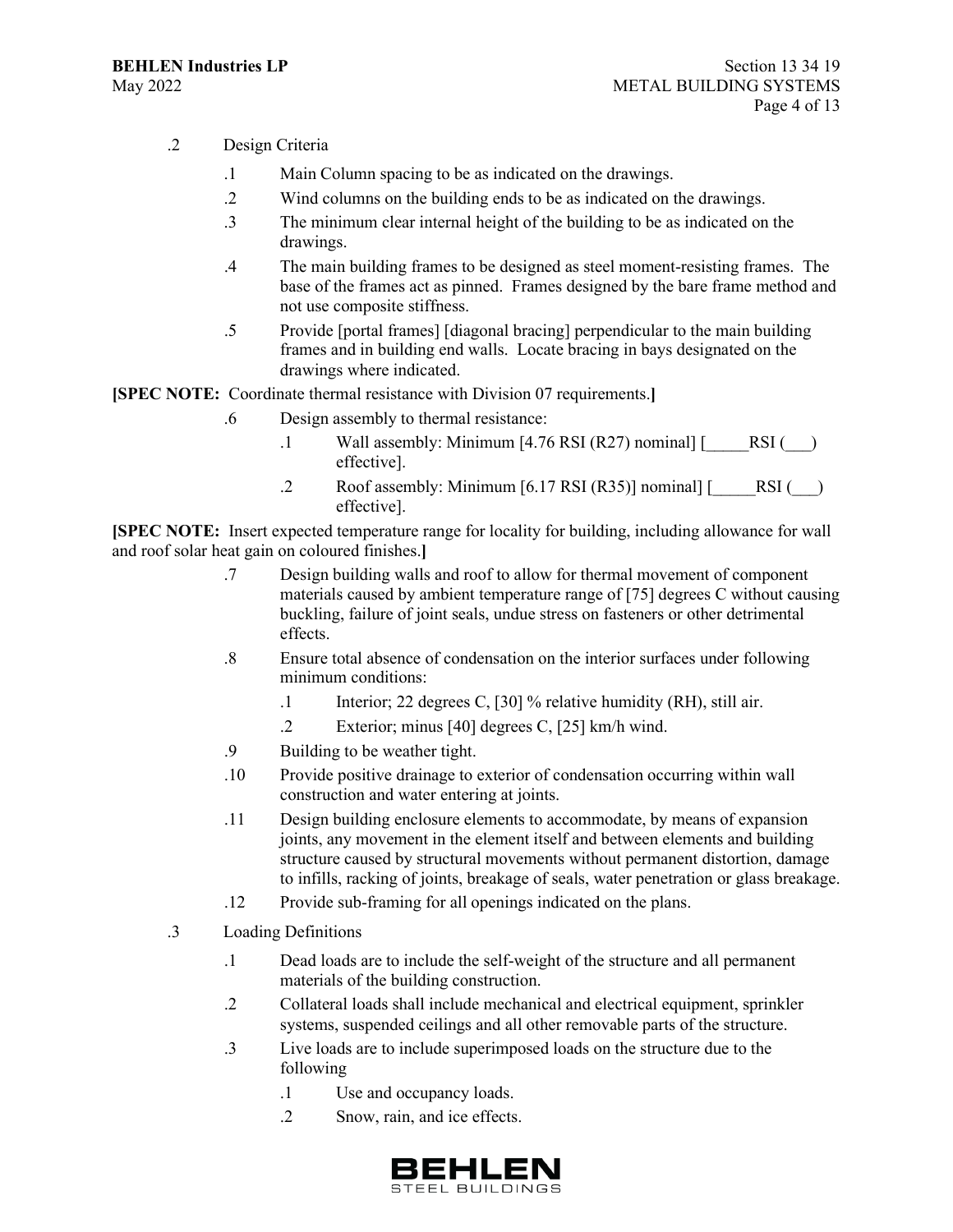- .3 Maintenance and construction loads.
- .4 Wind loads.
- .5 Earthquake loads.
- .6 Thermal loads.
- .7 [Crane loads.]

**[SPEC NOTE:** The following is from CSSBI B-15-17: NBCC 2015 Design Load Criteria for Steel Building Systems: For the purposes of determining the wind, snow and earthquake loading requirements in accordance with NBCC 2015, the building must be assigned an Importance Category based on the intended use and occupancy. These categories are presented in the Table 1-1 (reproduced from NBCC Table 4.1.2.1). Delete table on final edit.**]**

| <b>Table 1.1-Importance Factors</b> |                      |      |                      |            |
|-------------------------------------|----------------------|------|----------------------|------------|
| Importance Category                 | Wind, I <sub>w</sub> |      | Snow, I <sub>s</sub> |            |
|                                     | ULS                  | SLS  | ULS                  | <b>SLS</b> |
| Low                                 | 0.8                  | 0.75 | 0.8                  | 0.9        |
| Normal                              | 1.U                  | 0.75 |                      | 0.9        |
| High                                | 1.15                 | 0.75 | 1.15                 | 0.9        |
| Post-disaster                       | 1.25                 | 0.75 | 1.25                 | 0.9        |

Source: Tables 4.1.6.2.-A and 4.1.7.3. NBC 2015

- .4 Climatic Data
	- .1 Snow load
		- .1 Ground Snow Load  $S_s = \begin{bmatrix} \quad \\ \quad \end{bmatrix}$  kPa
		- .2 Rain Load  $S_r = \lceil \quad \rceil$  kPa
		- .3 ULS Importance Factor  $I_s = \begin{bmatrix} 1 \end{bmatrix}$
		- .4 SLS Importance Factor  $I_s = [0.9]$
	- .2 Hourly Wind Pressures
		- .1 1/50-year probability:  $\lceil \cdot \rceil$  kPa
		- .2 Internal Pressure Category [1 (enclosed)] [2 (partially enclosed)] [3 (open)]
		- .3 ULS Importance Factor  $I_w = [$  ]
		- .4 SLS Importance Factor  $I_w = [0.75]$
	- .3 Seismic Data
		- .1  $S_a (0.2):$  [\_\_\_\_\_]
		- .2  $S_a (0.5): \begin{bmatrix} \phantom{-} \end{bmatrix}$
		- .3  $S_a (1.0): \begin{bmatrix} \phantom{-} \end{bmatrix}$
		- .4  $S_a (2.0):$  [
		- .5  $S_a (5.0):$  [
		- .6  $S_a (10.0):$
		- .7 PGA: [\_\_\_\_]
		- .8 PGV: [\_\_\_\_]
		- .9 ULS Importance Factor  $I_e = \begin{bmatrix} \end{bmatrix}$

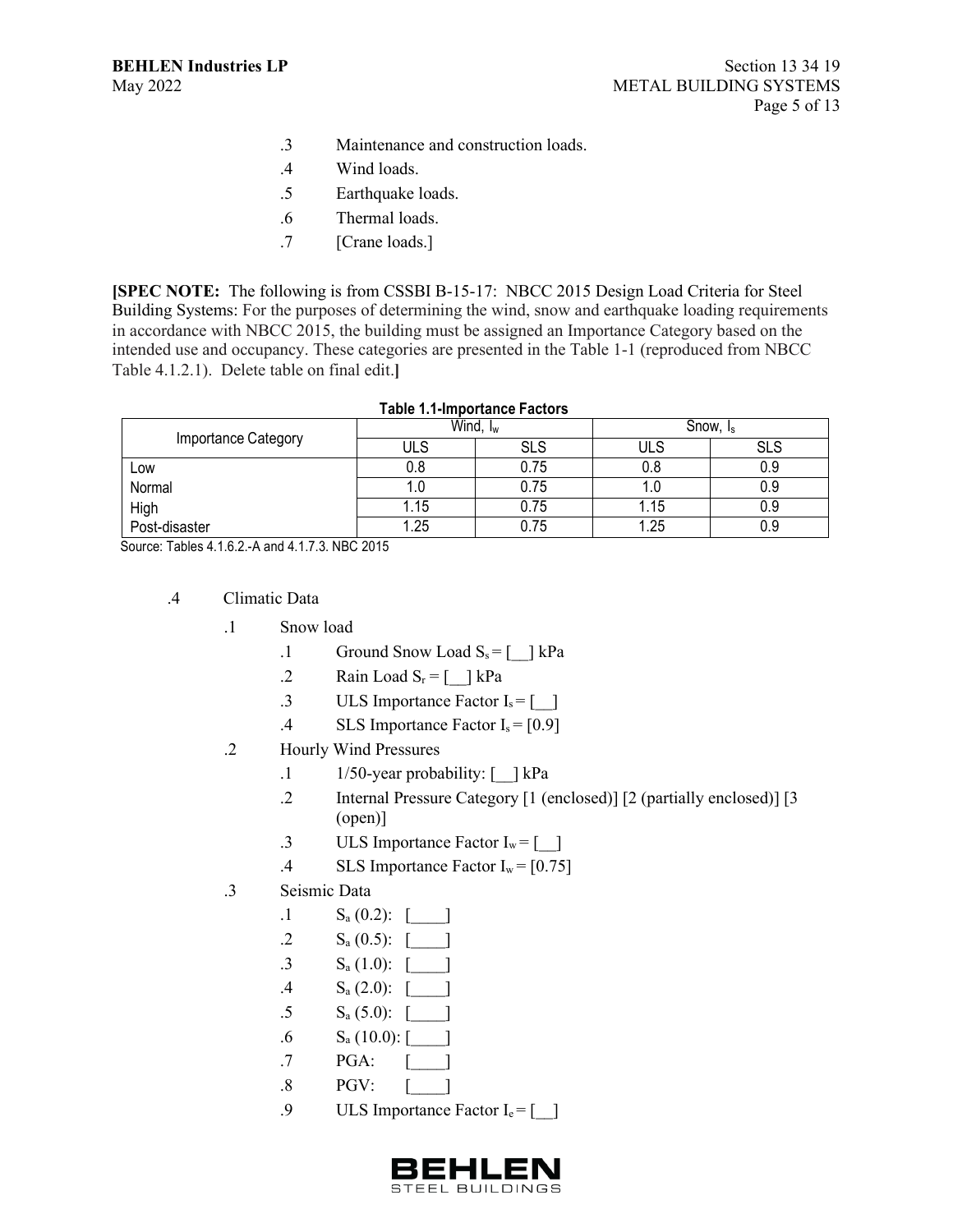- .10 Site Classification for Seismic Site Response: Class [\_\_]
- .4 Rain Load (One Day Rain, 1/50 probability): [\_\_] mm.
- .5 Rain Load (15 min rain) for downspout design: [\_\_] mm.
- .5 Design Loads
	- .1 Building Importance Category: [Low][Normal][High][Post-disaster]
	- .2 Snow load to be determined in accordance with [NBCC].  $C_b$  to be [0.8]. Wind exposure factor  $C_w$  to be [1.0] [0.75]. Load combinations to be applied in accordance with [NBCC].
	- .3 Wind load to be in accordance with [NBCC]. Wind exposure factor  $C_e$  to be base on open terrain.
	- .4 Dead load to be the self-weight of the Steel Building System, and all specified permanent loads from supported floors, walls, and roofs.
	- .5 Collateral gravity load:
		- .1 Lighting, piping, suspended ceilings, wiring, sprinkler runs, and miscellaneous mechanical loads: [\_\_\_\_] kPa.
		- .2 Refer to structural, mechanical and architectural drawings for additional requirements.

**[SPEC NOTE:** Delete Crane loads in entirety if not applicable to project.**]**

- .3 [Crane loads:
	- .1 Type: [top-running] [under-hung] [monorail] [jib].
	- .2 Crane Service Classification: [Class \_\_].
	- .3 Capacity: [\_\_\_\_tonnes].
	- .4 Wheel base: [\_\_\_m].
	- .5 Maximum static, vertical wheel load: [\_\_\_\_kN].
	- .6 Vertical impact factor: [\_\_\_\_].
	- .7 Lateral factor:  $\lceil \frac{9}{0} \rceil$ .
	- .8 Lateral wheel load: [\_\_\_\_\_kN].
	- .9 Longitudinal factor:  $\lceil \frac{9}{6} \rceil$ .
	- .10 Maximum longitudinal load: [\_\_\_\_kN/side].]
- .6 Deflection Limitations

**[SPEC NOTE:** Confirm deflection limitations based on NBCC or relevant codes. A deflection limit of 1/300 may be required for the proper functioning of cranes or to prevent damage to brittle finishes such as brick or glass. Roof purlins supporting non-brittle finishes to be 1/150 of span. Projects with Insulated Metal Panel Roofs to be 1/240 of span for specified loads. See; CSSBI B15B-17 Serviceability Design Criteria for Low Rise Steel Building Systems.**]**

- .1 Building load resisting frames; lateral drift not to exceed [1/60] [1/80] [1/100] [1/300] [\_\_\_\_\_] of the height measured at the eave, under wind loads [or applicable lateral crane loads].
- .2 Roof framing: [1/180] [1/240] of the clear span under full specified roof live load.
- .3 Wall Cladding: [1/180] of the clear span under full specified wind effects.
- .4 Girts: [1/180] of the clear span under full specified wind effects.

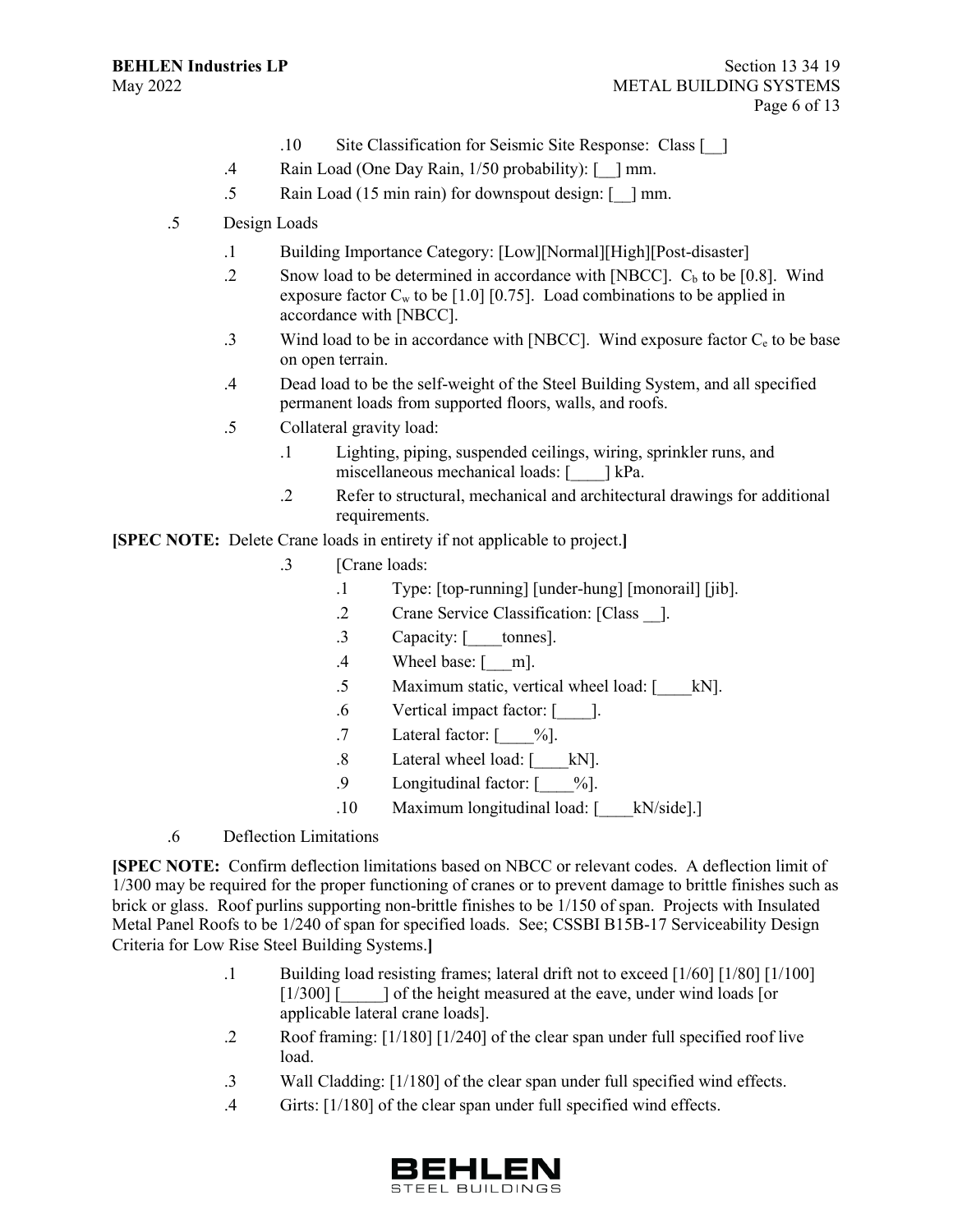.5 Maintain tolerance for building structure and enclosure elements per CAN/CSA A660 or CAN/CSA S16, whichever is more restrictive.

### **1.6 SOURCE QUALITY CONTROL**

- .1 Provide certification that the steel building system manufacturer is certified to CSA A660.
- .2 [Provide mill test reports for steel used in rigid frames and other components.]
- .3 Provide conformation from steel building system manufacturer that erector is qualified to erect system.

#### **1.7 SHOP DRAWINGS**

- .1 Submit shop drawings in accordance with Section [01 33 00 Submittal Procedures].
- .2 Submit shop drawings bearing stamp and signature of professional engineer registered or licenced in [Province] [Territory], Canada.
- .3 Submit the following documents in accordance with CSSBI 30M.
	- .1 Erection drawings, foundation loads and anchor rod setting plans, part numbers, connection and assembly details.
- .4 Indicate plans and grid lines, structural members and connection details, bearing and anchorage details, roof cladding, wall cladding, framed openings, accessories, schedule of materials and finishes, loads and reaction forces, fasteners and field welds, sealant locations and details.
- .5 Indicate shop and erection details including cuts, copes, connections, holes, treaded fasteners, rivets and welds. Indicate welds by CSA welding symbols.
- .6 Indicate on shop drawings related provisions required for mechanical, electrical, and other work.

#### **1.8 CERTIFICATES**

.1 Submit Certificate of Design and Manufacturing Conformance with NBC [2015] stating design criteria used and loads assumed in design. Certificate to be signed and sealed by a professional engineer registered or licenced in [Province] [Territory], Canada.

#### **1.9 STORAGE AND PROTECTION**

- .1 Protect prefinished steel sheet during fabrication, transportation, site storage and installation in accordance with CSSBI Sheet Steel Facts 03.
- .2 Handle and protect metallic coated materials from damage to metallic coating. During storage, space surfaces of metallic coated materials to permit free circulation of air.
- .3 Provide protection from weather to all primary and secondary steel components stored on site by means of properly secured tarps. Components should be prevented from prolonged contact with the ground by means of adequately spaced blocking
- .4 Store prefinished materials off ground, protected from weather, to prevent twisting, bending, and abrasion, and to provide passive ventilation. Slope metal sheets to ensure drainage.
- .5 Protect panels from weathering by removing or venting sheet plastic shipping wrap.

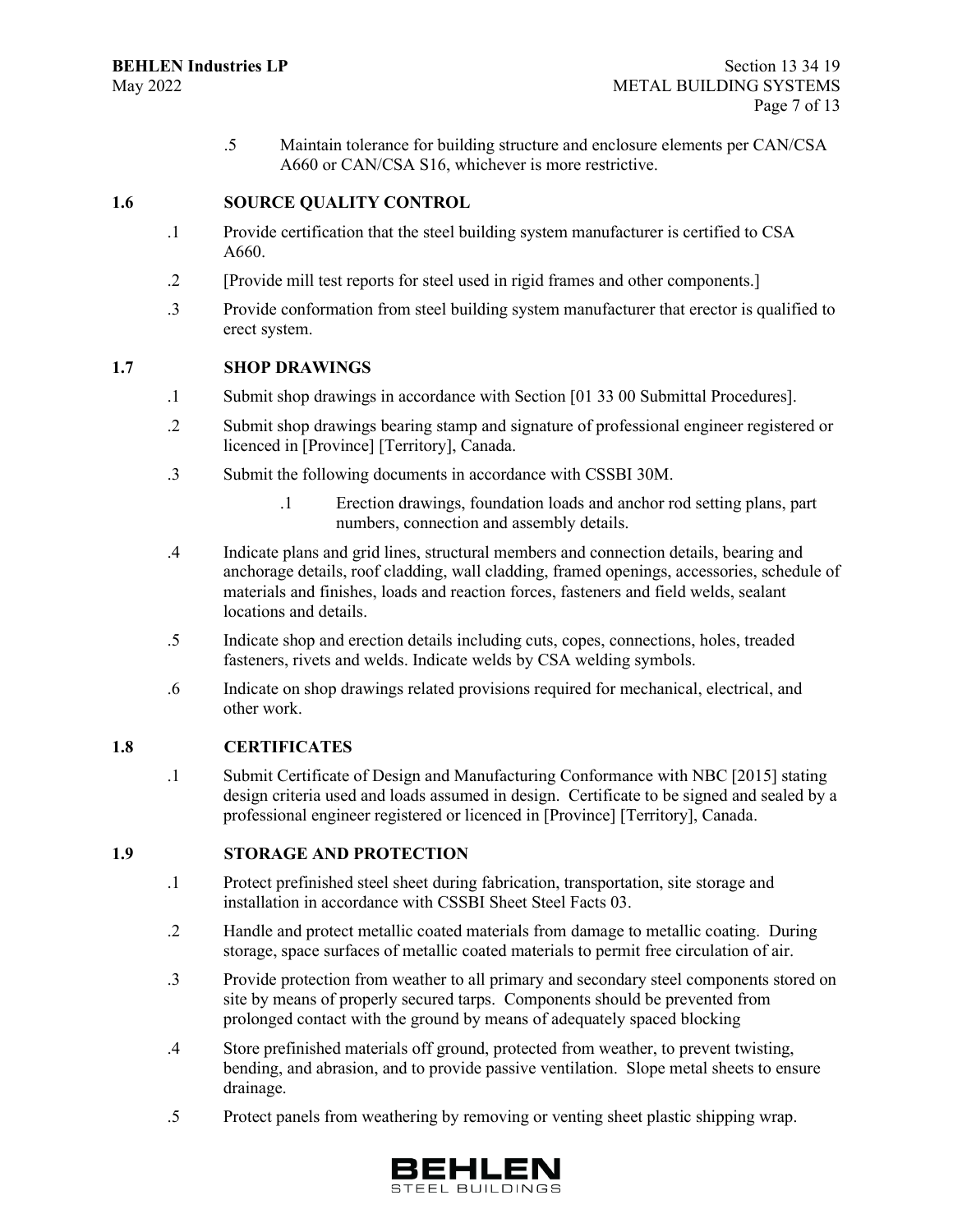.6 Prevent contact with other materials which will cause discolouration, staining or corrosion.

#### **1.10 WARRANTY**

- .1 Provide Pre-engineered manufacturer's standard 1-year warranty against manufacturer's defects. Include warranty for repair or replacement of components against failure for one year from date of shipment.
- .2 Provide manufacturer's 25-year warranty for plain Galvalume metal roof panels against rupture, structural fail, or perforation from corrosion under normal atmospheric conditions.

**[SPEC NOTE:** CSSBI S8-2018 - Quality and Performance Specification for Prefinished Sheet Steel Used for Building Products, provides paint qualification tests and weathering per ASTM standards, including 40-year film integrity and 30-year chalk and colour change.]

- .3 Provide manufacturers panel finish warranty including degradation of paint finish under normal atmospheric conditions including colour fading caused by exposure to weather.
	- .1 40-year film integrity and 30-year chalk and colour change in accordance with CSSBI S8.

#### **Part 2 Products**

#### **2.1 MATERIALS**

- .1 Structural steel: to CSA G40.20, 350W (50W) or ASTM A572, 345 MPa (Grade 50), [shop primed] [hot dipped zinc coated to CSA G164 to [  $\qquad$  ] g/m2] [unprotected].
- .2 Hollow Structural Sections (HSS): CSA G40.20, Grade 350W (50W) [Class C] [Class H] or ASTM A500 [Grade B] [Grade C].
- .3 Plate or Bar Stock: CSA G40.20, Grade 350W (50W) or ASTM A529, A572, A1011 345 MPa (Grade 50).
- .4 Angles, S Shapes, Standard Channels (C Shapes): CSA G40.20, Grade 300W (44W) or ASTM A529, A572, 300 MPa (Grade 50).

#### **[SPEC NOTE:** ASTM F3125 replaces ASTM A325 (120 ksi) and A490 (150 ksi) bolts**]**

- .5 Bolts: to ASTM 307 for secondary structural connections, minimum 12mm diameter, complete with nuts and washers, ASTM F3125/F3125M Grade [830 MPa (120 ksi)] [1040 MPa (150 ksi)] for primary structural connections, minimum 19 mm diameter, complete with nuts and washers.
- .6 Welding materials: to CSA W59.
- .7 Shop primer paint: to CISC/CPMA 1-73a, minimum 25 micrometres (1.0 mils) dry film thickness.
- .8 Anchor rods: to ASTM F1554 Grade 248 MPa (36 ksi).
- .9 Purlin and girts: high strength ductile steel in conformance with requirements of CSA S136, with minimum yield strength of 380 MPa (55 ksi), Z275 (G90) zinc coated (galvanized) per ASTM A653M.

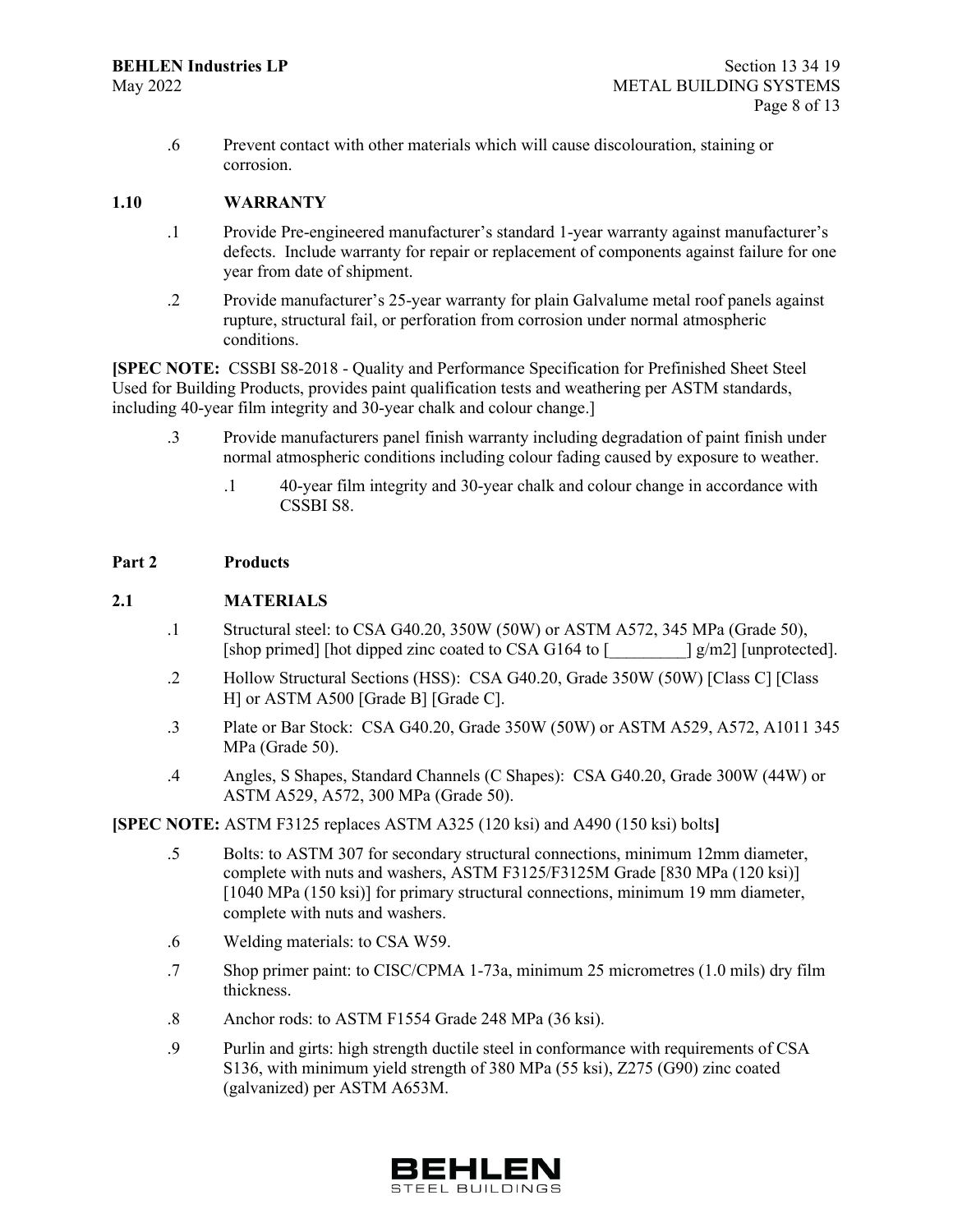- .10 Rod: to [CSA G40.20/G40.21] [ASTM A992/A992M] [300 MPa (44 ksi)] [340 MPa (50 ksi)] [ASTM A36/A36M 245 MPa (36 ksi)] minimum yield, shop primed.
- .11 Cable: to ASTM A475, Extra high strength, Class A hot-dip galvanized coating. Design strength based on manufacturer's published breaking strengths.
- .12 Eye bolts: forged, 1030 carbon steel, hot-dip galvanized. Design strengths based on manufacturer's published breaking strengths.
- .13 Screws: corrosion resistant, purpose made. Exposed fasteners include metal backed EPDM washer and head colour to match attached panels.
- .14 Insulation and tape: [as indicated in Section [07 21 16 Blanket Insulation]] [as recommended by insulation manufacturer].
- .15 Insulation adhesive: Purpose made for insulation type and liner sheet, incombustible after initial set.
- .16 Vapour barrier and sealing tape: as recommended by insulation manufacturer.
- .17 Sealants: [as indicated in Section [07 92 00 Joint Sealants]] [as recommended by sealant manufacturer].

### **2.2 FABRICATION**

- .1 Fabricate structural members in accordance with shop drawings and to CSA S16. Tolerance not to exceed those specified in CSA S16.
- .2 Provide holes for attachment of other work, as indicated on the drawings.
- .3 Reinforce openings to maintain design strength.
- .4 Structural steel to be new un-used steel free of loose mill scale, rust, dirt, oil, and other deleterious matter.
- .5 Shop-fabricate all framing members for bolted field assembly. Cutting, drilling, or welding in the field to be minimized, and when required, clearly indicated on the shop drawings.
- .6 All members and sections to be closely fitted and finished true to line.

## **2.3 COMPONENTS**

**[SPEC NOTE:** Review BEHLEN colour charts for standard stocked colour range for cladding, roofing and Insulated Metal Panels. Custom colours available with sufficient lead time and approval of colour match sample. Contact BEHLEN for speciality paint coating recommendations based on project application and location.**]**

**[SPEC NOTE:** Edit Wall and Roof System to suit project requirements. If specifying Insulated Metal Panels in this Section, edit specifications below and remove 2.3.1 Wall System and 2.3.3 Roof System.**]**

- .1 Wall System
	- .1 Exterior sheet-wall: factory preformed steel sheet, minimum [0.45] mm base steel thickness, 55% aluminum-zinc alloy coated per ASTM A792M, [prefinished Perspectra Plus series QC#\_\_\_\_] [from manufacturer's standard profile colours.] Include closures, gaskets, caulking, flashing and fasteners to effect weathertight installation. Cut ends of sheets square and clean.
	- .2 Profile: [as indicated]

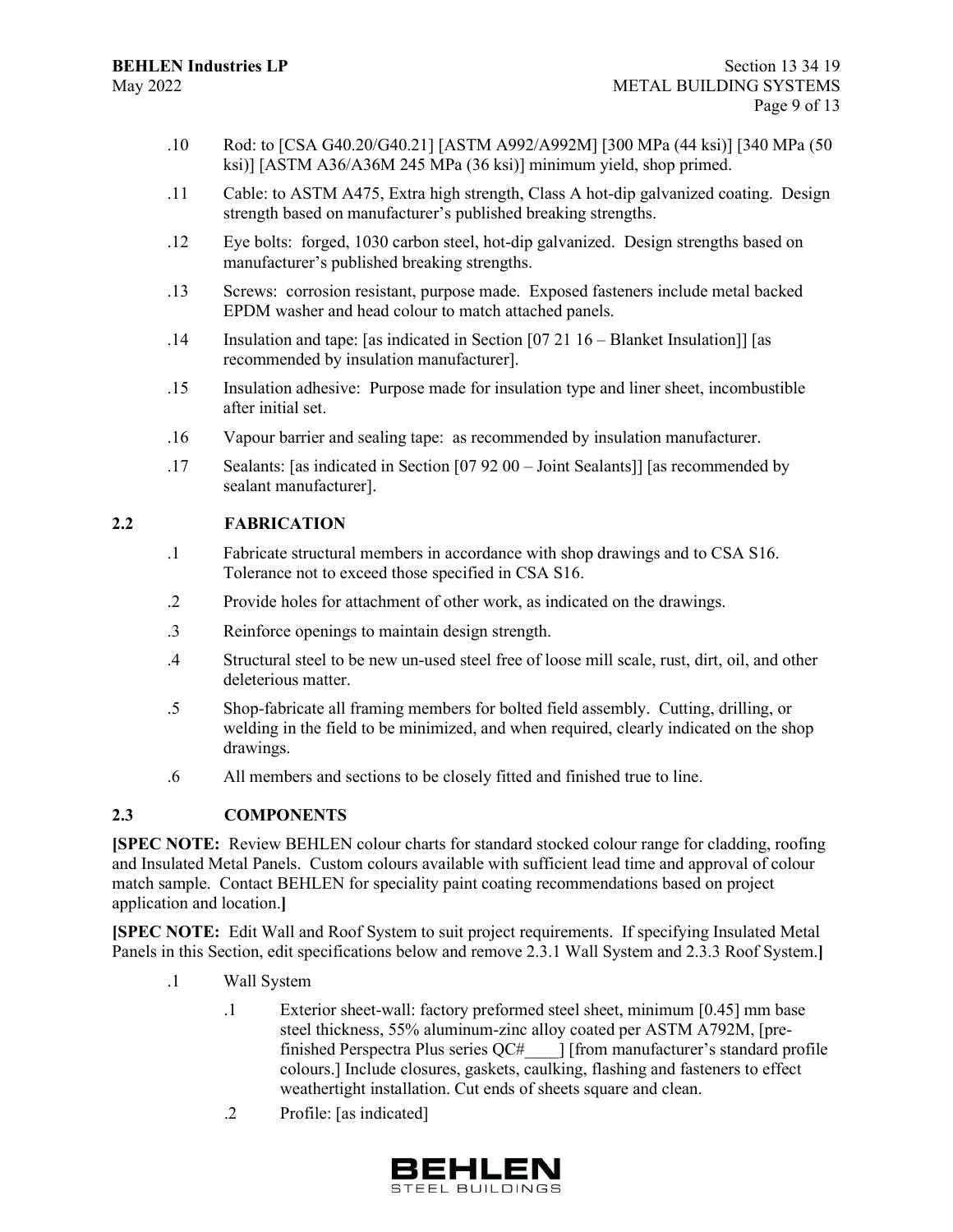- .3 Exterior corners-wall: material to match finish of adjacent cladding material, shop cut and brake formed to correct angle.
- .4 Accessories to exterior wall cladding: brake or bend to shape, material and finish to match wall cladding, comprising [cap flashings] [drip flashings] [internal corner flashings] [copings and closures for [head] [jamb] [sill] corners].
- .5 Sub-girts and clips: factory preformed steel sheet, minimum [1.20]mm base steel thickness, Z275 (G90) zinc coated (galvanized) per ASTM A653M.
- .6 [Interior liner: factory preformed steel sheet, minimum [0.45] mm base steel thickness, 55% aluminum-zinc alloy coated per ASTM A792M, [pre-finished Perspectra Plus series QC# ] [plain Galvalume] from manufacturer's standard profile [indicated], with side lap. [Install sealant material where liner sheet is to be used as a vapour barrier]. Cut ends of sheets square and clean.]
- .2 Wall System: IMP
	- .1 Insulated Metal Panels with continuous foamed in-place, closed cell polyisocyanurate insulating core. Offset tongue and groove side joints designed to accept butyl sealant and hidden clips. Cut ends of panels square and clean.
	- .2 Exterior and interior preformed and prefinished metal sheets Zinc-Coated (Galvanized) Steel Sheet to ASTM A653/A653M, commercial steel (CS), minimum Grade 230, with Z275 coating designation.
	- .3 Width: 1067mm.

**[SPEC NOTE:** Leading Edge is only available with 0.76mm exterior steel thickness. Delete all other steel thicknesses if specifying Leading Edge.**]**

- .4 Profile: [Horizon MS Mesa Smooth, non-embossed] [Horizon MSLE Mesa Light Embossed] [Leading Edge SM Smooth] [Leading Edge LE Light Embossed] [Leading Edge HE Heavy Embossed]
- .5 Exterior Sheet: Minimum [0.46] [0.61] [0.76]mm steel thickness.
- .6 Exterior Finish: [PVDF 2-coat solid colour] [PVDF 3-coat metallic colour] QC# [\_\_\_\_\_\_] [As selected from manufacturer's standard range].
- .7 Interior Liner Sheet: Minimum [0.46] [0.61] [0.76]mm steel thickness, [Mesa profile with a smooth, non embossed steel surface texture] [Mesa profile with a light embossed surface texture].
- .8 Interior Finish: PVDF 2-coat solid colour Regal White.
- .3 Roof System
	- .1 Exterior sheet-roof: factory preformed steel sheet, 55% aluminum- zinc alloy coated per ASTM A792M, [pre-finished Perspectra Plus series QC# ] [plain Galvalume] [from manufacturer's standard profile colours.] Include closures, gaskets, caulking, flashing and fasteners to effect weathertight installation. Cut ends of sheets square and clean.
	- .2 Profile: [SSR24 Standing Seam, minimum [0.61] mm base steel thickness, with floating clip system.] [AWR exposed fastened roof panels, minimum [0.45] mm base steel thickness] [Exposed fastened roof panels, minimum [0.45] mm, profile as indicated].
	- .3 Accessories to roof cladding: brake or bend to shape, material and finish to match roof cladding or wall cladding where applicable, comprising [cap flashings] [drip flashings] [coping and closures for [corners] [fascia] soffit].

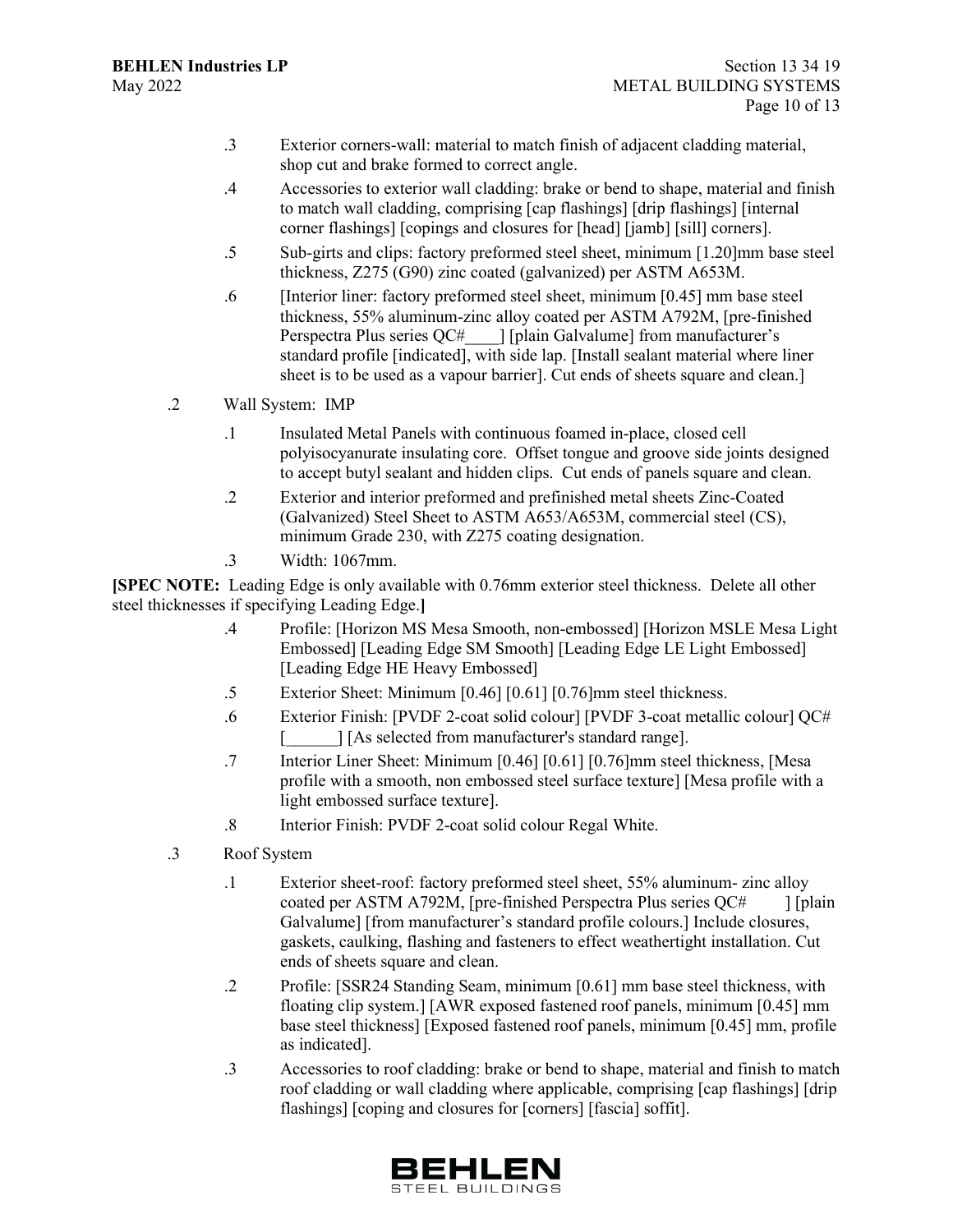- .4 Sub-purlins and clips: factory preformed steel sheet, minimum [\_\_\_\_] mm base steel thickness, Z275 (G90) zinc coated (galvanized) per ASTM A653M.
- .5 [Interior liner-ceiling: factory preformed steel sheet, minimum [0.45] mm base steel thickness, 55% aluminum-zinc alloy coated per ASTM A792M, [prefinished Perspectra Plus series QC#\_\_\_\_] [plain Galvalume] from manufacturer's standard profile [indicated], with side lap. [Install sealant material, where liner sheet is to be used as a vapour barrier]. Cut ends of sheets square and clean.]
- .6 Gussets: factory preformed steel sheet, minimum [\_\_\_\_\_] mm base steel thickness, zinc coated (galvanized) per ASTM A653M, shop cut and formed to profile from manufacturer's standard.
- .4 Roof System: IMP Standing Seam
	- .1 Insulated Metal Panels with continuous foamed in-place, closed cell polyisocyanurate insulating core. Offset tongue and groove side joints designed to accept butyl sealant and hidden roof clips. Mechanically folded 50mm standing seam height. Cut ends of panels square and clean.
	- .2 Exterior and interior preformed and prefinished metal sheets Zinc-Coated (Galvanized) Steel Sheet to ASTM A653/A653M, commercial steel (CS), minimum Grade 230, with Z275 coating designation.
	- .3 Width: 1067mm.
	- .4 Profile: Skyline Mesa Smooth
	- .5 Exterior Sheet: Minimum 0.61mm core steel thickness, Mesa profile with a smooth, non-embossed steel surface texture.
	- .6 Exterior Finish: [PVDF 2-coat solid colour] QC# [\_\_\_\_\_\_] [As selected from manufacturer's standard range].
	- .7 Interior Liner Sheet: Minimum [0.46] [0.61]mm core steel thickness, [Mesa profile with a smooth, non embossed steel surface texture] [Mesa profile with a light embossed surface texture].
	- .8 Interior Finish: PVDF 2-coat solid colour Regal White.
- .5 Gutters and Downspouts
	- .1 Form gutters and downspouts from minimum [0.45] mm base steel thickness, material and finish to match wall cladding material, size and profile with outlets as indicated.
	- .2 Provide: Support straps and fastening, flute fillers and sealants, Leaf screens and dams for outlets.
- **[SPEC NOTE:** Zinc coating (galvanized) on members is not an architectural finish.**]**

## **2.4 FINISHES**

.1 Clean, prepare surfaces and shop prime structural steel to CISC/CPMA 1-73a [except where members are zinc coated (galvanized) or are to be encased in concrete].

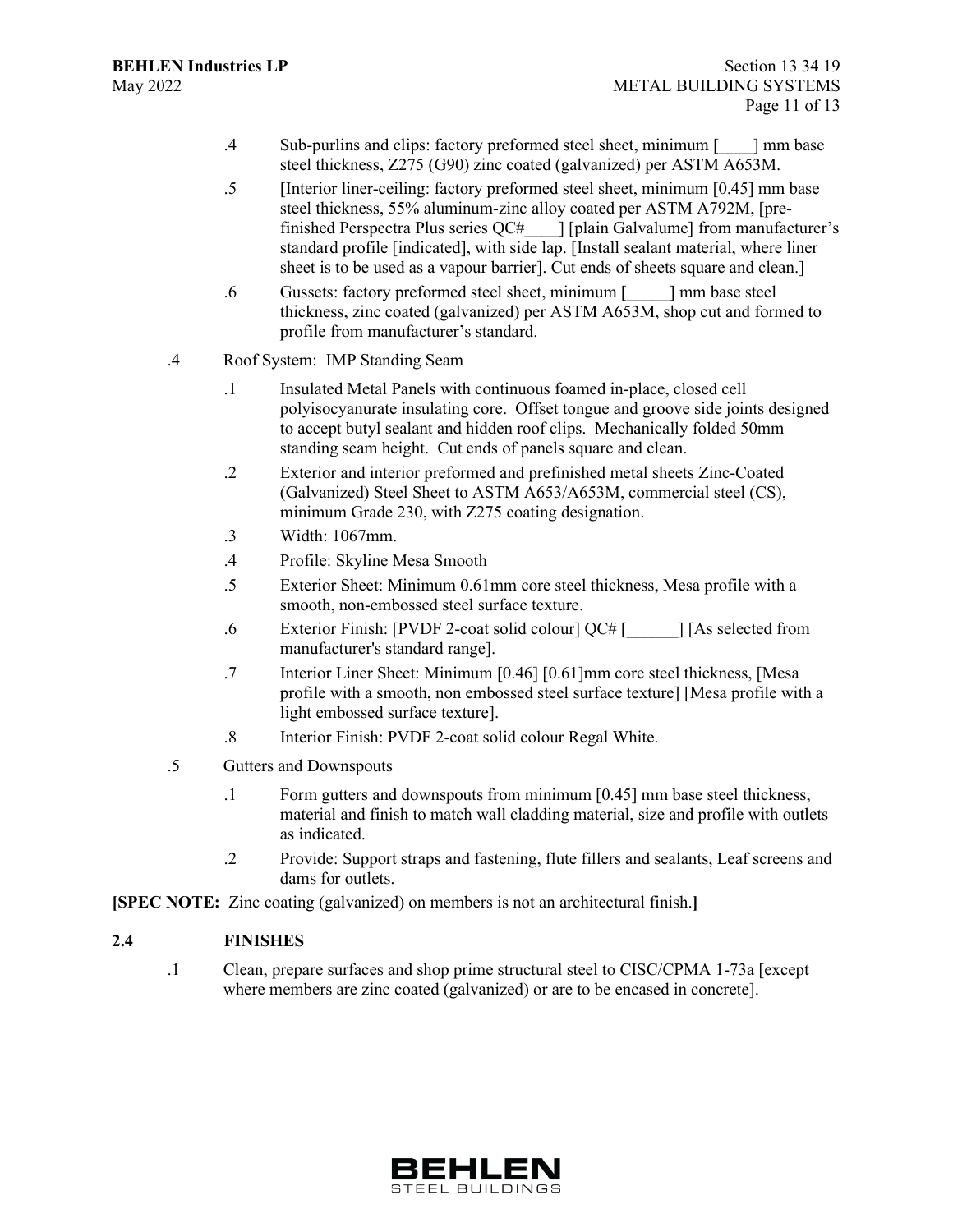### **Part 3 Execution**

#### **3.1 ERECTION**

- .1 Do work in accordance with CSSBI 30M, Standard for Steel Building Systems except where specified otherwise.
- .2 The erection of metal building system components shall be in accordance with the approved erection drawings issued for construction and applicable revisions. Follow requirements of Occupational Health and Safety Regulations of the governing body, and local codes.
- .3 Erect structural frame in accordance with shop drawings and to CSA S16. Erection tolerances not to exceed those specified in CSSBI 30M.
- .4 Contractor shall be responsible for the stability of the structure during its erection. Temporary bracing and guys shall be used to maintain structural integrity and to keep the structural members plumb and true during erection.
- .5 Structural bolts at connections subject to tension loads to be tightened by turn-of-nut method and bolts are to be marked to indicate completion of procedure.
- .6 Prepare structural steel surfaces for field welding by removing coating before welding. After welding, chip away flux and prime with [CGSB 1-GP-178Ma] [CGSB 1.40] [spot primer] for prime painted surfaces. Touch up welded areas with zinc rich primer for galvanized surfaces.
- .7 Obtain written permission from steel building manufacturer prior to field cutting or altering of structural members.
- .8 Touch up with shop primer [zinc rich primer], bolts, welds and burned or scratched surfaces exposed at completion of erection.
- .9 Install [wall cladding] [insulated metal panel] assemblies ensuring a completed weathertight installation.
- .10 [Secure sub-girts to structural wall supports.]
- .11 Install [roof] [insulated metal roof panel] assemblies ensuring a completed installation.
- .12 Secure [roof cladding sheets] [insulated metal roof panels] to structural [purlins] [beams]. Terminate sheet ends over structural supports.
- .13 Secure side laps.
- .14 Continuously seal end and side laps.
- .15 [Install interior [ceiling] [and] [wall] liner panels to ensure continuous [vapour] [and] [air] [dust proof] barrier.]
- .16 Install necessary closures, gaskets, caulking sealants and flashings.
- .17 Install insulation and vapour retarder to maintain continuity of thermal and moisture protection to building elements and spaces.
- .18 Fit insulation closely around and behind electrical boxes, pipes, ducts, frames and other objects in or passing through insulation.
- .19 Keep insulation away from hot surfaces, chimneys and gas vents.
- .20 Do not compress insulation to fit into spaces.